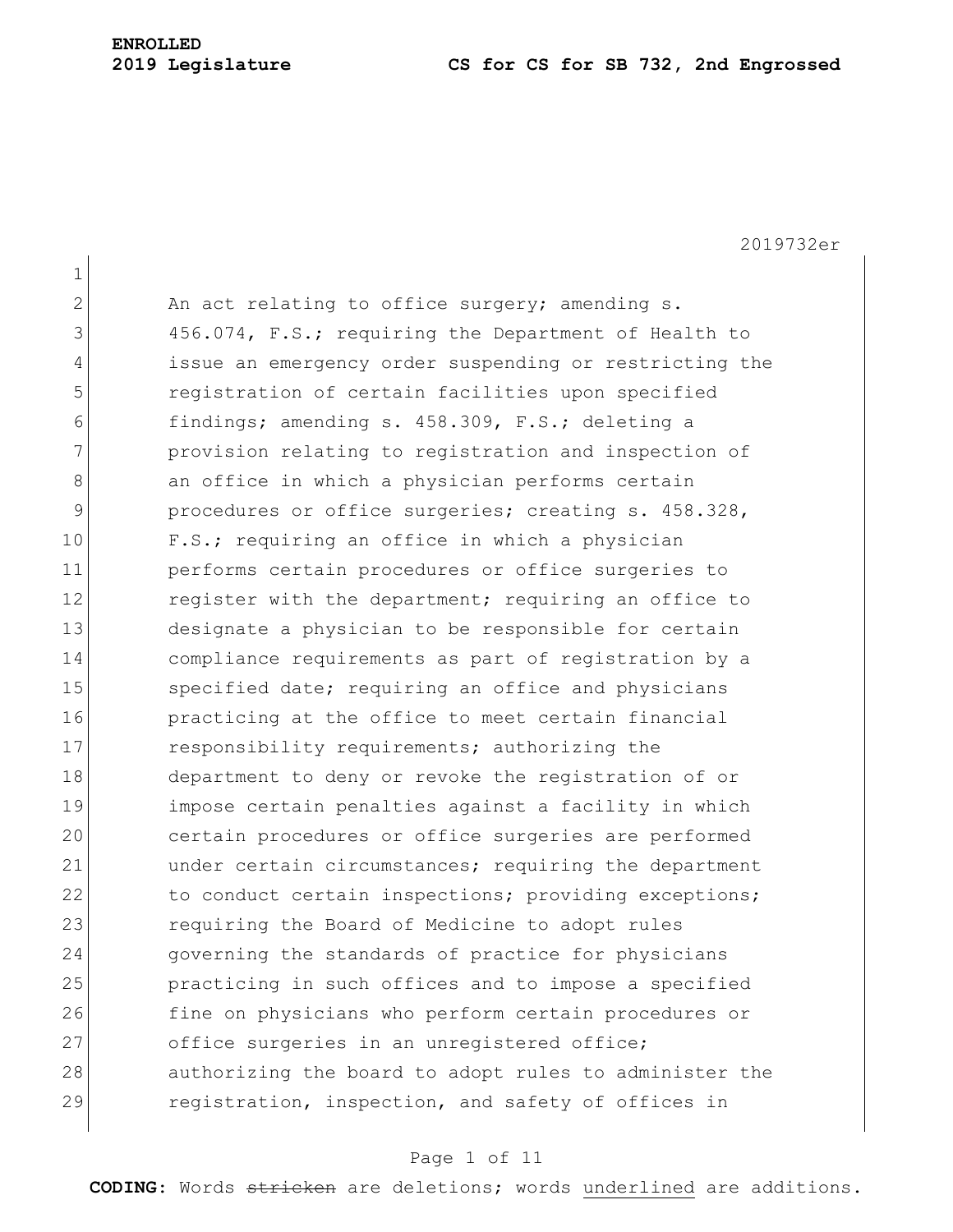# **ENROLLED**

#### **Legislature CS for CS for SB 732, 2nd Engrossed**

2019732er

 which certain procedures or office surgeries are performed; amending s.  $458.331$ , F.S.; providing that a **physician performing certain procedures or office** 33 surgeries in an unregistered office constitutes grounds for denial of a license or disciplinary 35 action; amending s. 459.005, F.S.; deleting a provision relating to registration and inspection of an office in which a physician performs certain 38 procedures or office surgeries; creating s. 459.0138, F.S.; requiring an office in which a physician performs certain procedures or office surgeries to 41 register with the department; requiring an office to designate a physician to be responsible for certain compliance requirements as part of registration by a 44 specified date; requiring an office and physicians practicing at the office to meet certain financial responsibility requirements; authorizing the 47 department to deny or revoke the registration of or impose certain penalties against a facility in which certain procedures or office surgeries are performed under certain circumstances; requiring the department 51 to conduct certain inspections; providing exceptions; requiring the Board of Osteopathic Medicine to adopt **rules** governing the standards of practice for physicians practicing in such offices and to impose a specified fine on physicians who perform certain procedures or office surgeries in an unregistered 57 office; authorizing the board to adopt rules to 58 administer the registration, inspection, and safety of

#### Page 2 of 11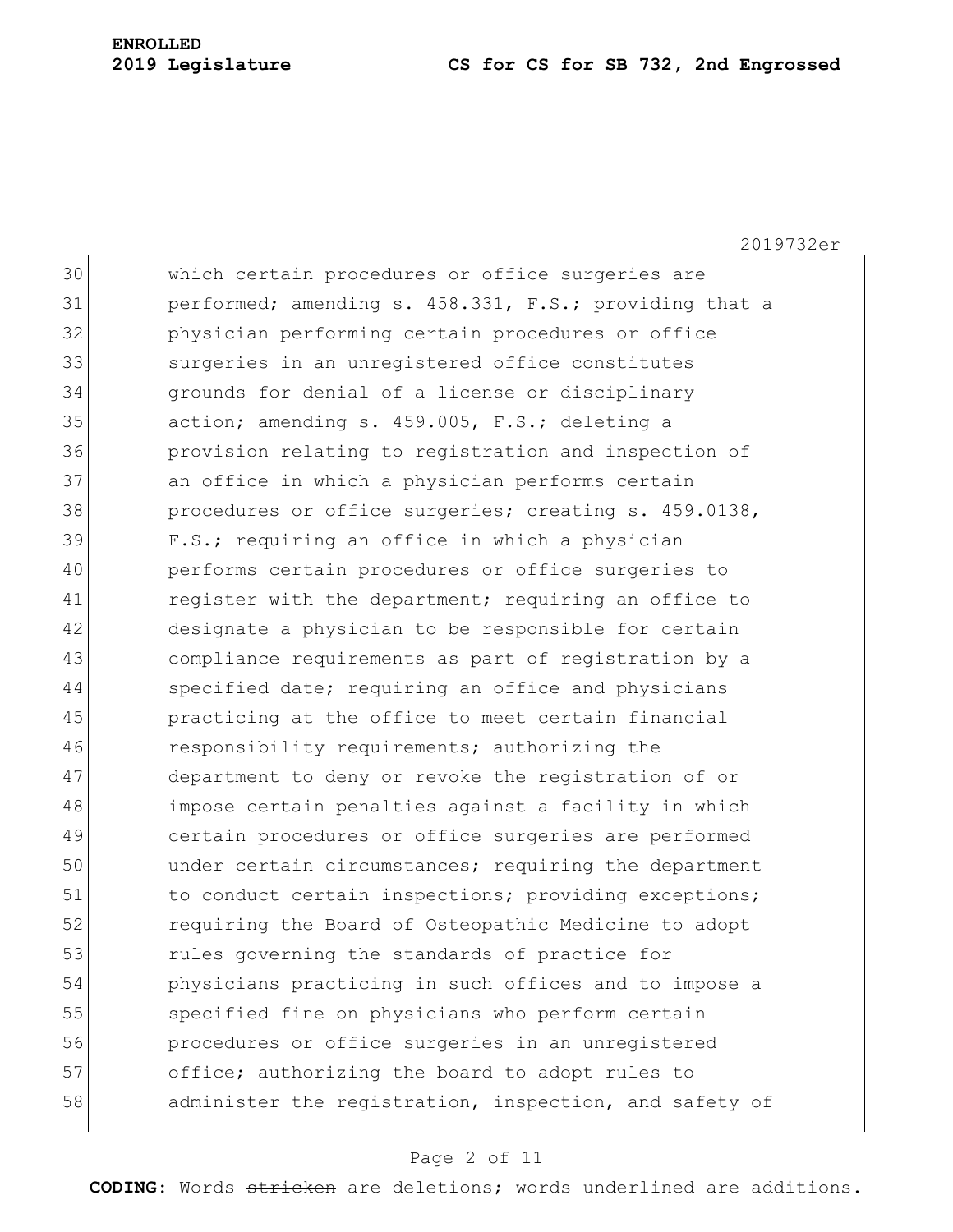## **2019 Legislature CS for CS for SB 732, 2nd Engrossed**

|    | 2019732er                                                        |  |  |  |  |  |  |  |  |
|----|------------------------------------------------------------------|--|--|--|--|--|--|--|--|
| 59 | offices in which certain procedures or office                    |  |  |  |  |  |  |  |  |
| 60 | surgeries are performed; amending s. 459.015, F.S.;              |  |  |  |  |  |  |  |  |
| 61 | providing that the performance of certain procedures             |  |  |  |  |  |  |  |  |
| 62 | or office surgeries by a physician in an unregistered            |  |  |  |  |  |  |  |  |
| 63 | office constitutes grounds for denial of a license or            |  |  |  |  |  |  |  |  |
| 64 | disciplinary action; providing an effective date.                |  |  |  |  |  |  |  |  |
| 65 |                                                                  |  |  |  |  |  |  |  |  |
| 66 | Be It Enacted by the Legislature of the State of Florida:        |  |  |  |  |  |  |  |  |
| 67 |                                                                  |  |  |  |  |  |  |  |  |
| 68 | Section 1. Subsection (6) is added to section $456.074$ ,        |  |  |  |  |  |  |  |  |
| 69 | Florida Statutes, to read:                                       |  |  |  |  |  |  |  |  |
| 70 | 456.074 Certain health care practitioners; immediate             |  |  |  |  |  |  |  |  |
| 71 | suspension of license.-                                          |  |  |  |  |  |  |  |  |
| 72 | (6) The department must issue an emergency order suspending      |  |  |  |  |  |  |  |  |
| 73 | or restricting the registration of an office registered under s. |  |  |  |  |  |  |  |  |
| 74 | 458.328 or s. 459.0139 upon a finding of probable cause that the |  |  |  |  |  |  |  |  |
| 75 | office or a physician practicing in the office is not in         |  |  |  |  |  |  |  |  |
| 76 | compliance with the standards of practice for office surgery     |  |  |  |  |  |  |  |  |
| 77 | adopted by the boards pursuant to s. 458.328 or s. 459.0138, as  |  |  |  |  |  |  |  |  |
| 78 | applicable, or is in violation of s. $458.331(1)$ (v) or s.      |  |  |  |  |  |  |  |  |
| 79 | $459.015(1)$ (z), and that such noncompliance or violation       |  |  |  |  |  |  |  |  |
| 80 | constitutes an immediate danger to the public.                   |  |  |  |  |  |  |  |  |
| 81 | Section 2. Subsection (3) of section 458.309, Florida            |  |  |  |  |  |  |  |  |
| 82 | Statutes, is amended to read:                                    |  |  |  |  |  |  |  |  |
| 83 | 458.309 Rulemaking authority.-                                   |  |  |  |  |  |  |  |  |
| 84 | (3) A physician who performs liposuction procedures in           |  |  |  |  |  |  |  |  |
| 85 | which more than 1,000 cubic centimeters of supernatant fat is    |  |  |  |  |  |  |  |  |
| 86 | removed, level 2 procedures lasting more than 5 minutes, and all |  |  |  |  |  |  |  |  |
| 87 | level 3 surgical procedures in an office setting must register   |  |  |  |  |  |  |  |  |

## Page 3 of 11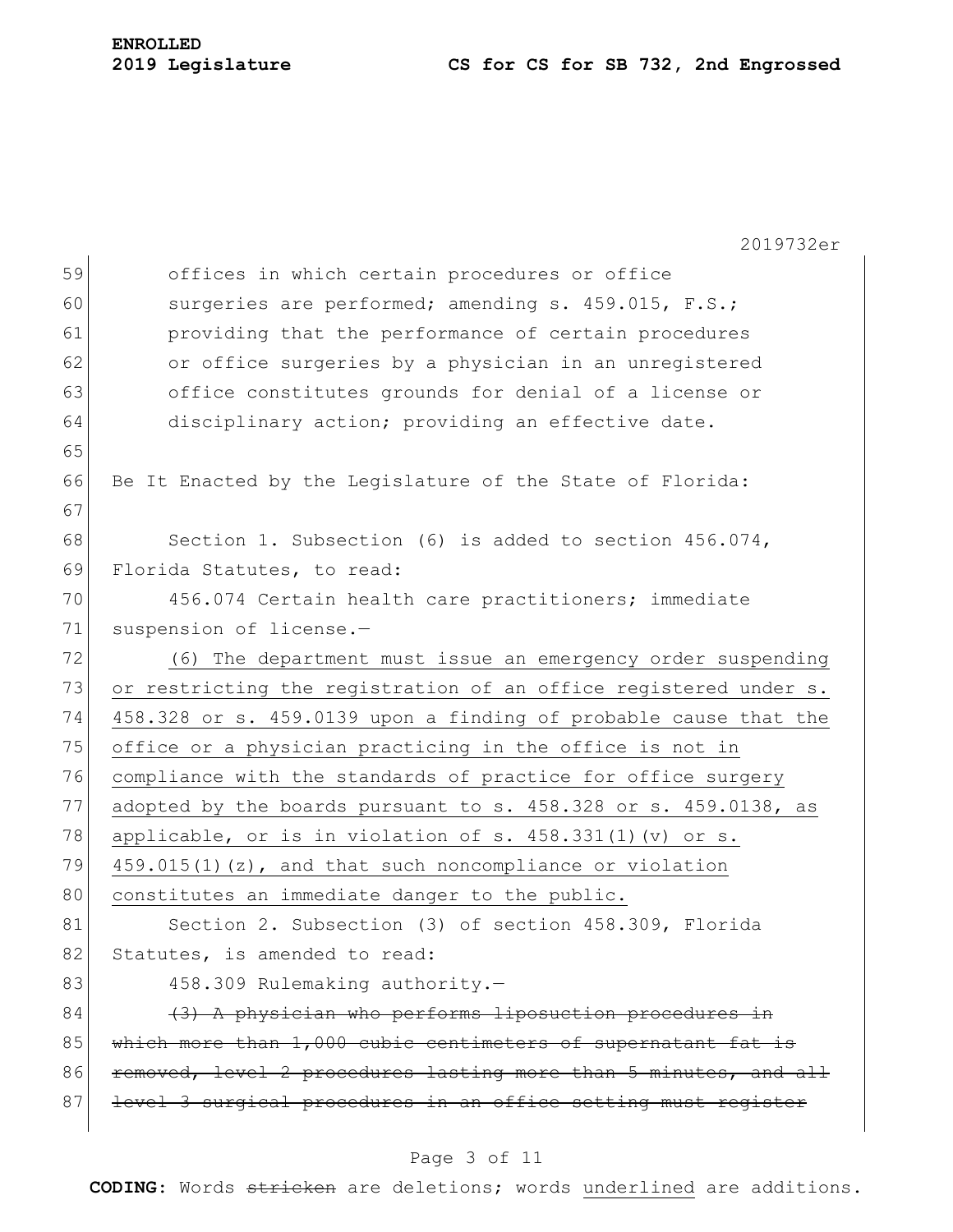|     | 2019732er                                                        |
|-----|------------------------------------------------------------------|
| 88  | the office with the department unless that office is licensed as |
| 89  | a facility under chapter 395. The department shall inspect the   |
| 90  | physician's office annually unless the office is accredited by a |
| 91  | nationally recognized accrediting agency or an accrediting       |
| 92  | organization subsequently approved by the Board of Medicine. The |
| 93  | actual costs for registration and inspection or accreditation    |
| 94  | shall be paid by the person seeking to register and operate the  |
| 95  | office setting in which office surgery is performed.             |
| 96  | Section 3. Section 458.328, Florida Statutes, is created to      |
| 97  | read:                                                            |
| 98  | 458.328 Office surgeries.-                                       |
| 99  | (1) REGISTRATION.-                                               |
| 100 | (a) An office in which a physician performs a liposuction        |
| 101 | procedure in which more than 1,000 cubic centimeters of          |
| 102 | supernatant fat is removed, a Level II office surgery, or a      |
| 103 | Level III office surgery must register with the department       |
| 104 | unless the office is licensed as a facility under chapter 390 or |
| 105 | chapter 395.                                                     |
| 106 | (b) By January 1, 2020, each office registered under this        |
| 107 | section or s. 459.0138 must designate a physician who is         |
| 108 | responsible for the office's compliance with the office health   |
| 109 | and safety requirements of this section and rules adopted        |
| 110 | hereunder. A designated physician must have a full, active, and  |
| 111 | unencumbered license under this chapter or chapter 459 and shall |
| 112 | practice at the office for which he or she has assumed           |
| 113 | responsibility. Within 10 calendar days after the termination of |
| 114 | a designated physician relationship, the office must notify the  |
| 115 | department of the designation of another physician to serve as   |
| 116 | the designated physician. The department may suspend the         |
|     |                                                                  |

## Page 4 of 11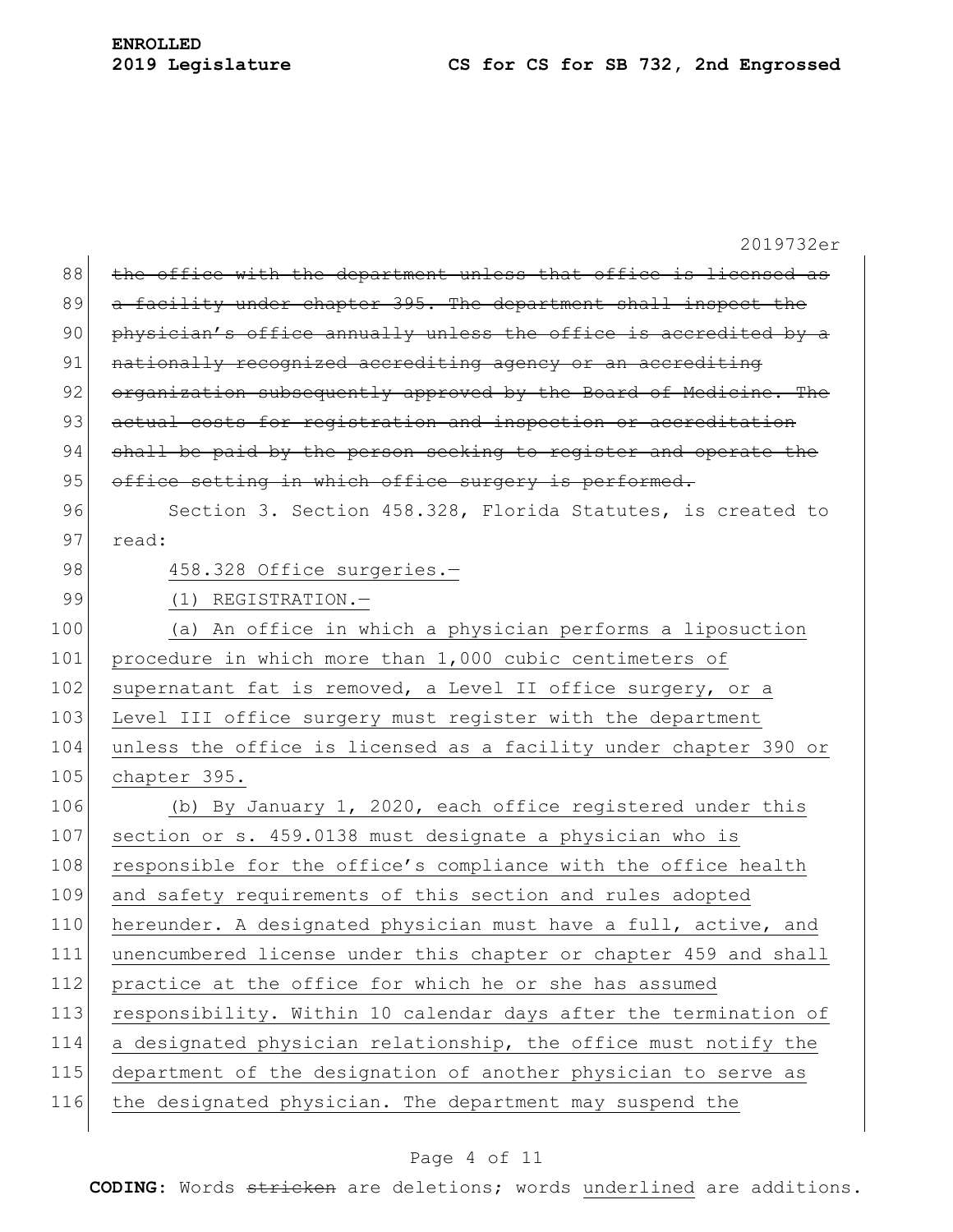|     | 2019732er                                                        |
|-----|------------------------------------------------------------------|
| 117 | registration of an office if the office fails to comply with the |
| 118 | requirements of this paragraph.                                  |
| 119 | (c) As a condition of registration, each office must             |
| 120 | establish financial responsibility by demonstrating that it has  |
| 121 | met and continues to maintain, at a minimum, the same            |
| 122 | requirements applicable to physicians in ss. 458.320 and         |
| 123 | 459.0085. Each physician practicing at an office registered      |
| 124 | under this section or s. 459.0138 must meet the financial        |
| 125 | responsibility requirements under s. 458.320 or s. 459.0085, as  |
| 126 | applicable.                                                      |
| 127 | (d) Each physician practicing at an office registered under      |
| 128 | this section or s. 459.0138 shall advise the board, in writing,  |
| 129 | within 10 calendar days after beginning or ending his or her     |
| 130 | practice at a registered office.                                 |
| 131 | (e) The department shall inspect a registered office at          |
| 132 | least annually, including a review of patient records, to ensure |
| 133 | that the office is in compliance with this section and rules     |
| 134 | adopted hereunder unless the office is accredited by a           |
| 135 | nationally recognized accrediting agency approved by the board.  |
| 136 | The inspection may be unannounced, except for the inspection of  |
| 137 | an office that meets the description of a clinic specified in s. |
| 138 | 458.3265(1)(a)3.h., and those wholly owned and operated          |
| 139 | physician offices described in s. 458.3265(1)(a)3.g. which       |
| 140 | perform procedures referenced in s. 458.3265(1)(a)3.h., which    |
| 141 | must be announced.                                               |
| 142 | (f) The department may suspend or revoke the registration        |
| 143 | of an office in which a procedure or surgery identified in       |
| 144 | paragraph (a) is performed for failure of any of its physicians, |
| 145 | owners, or operators to comply with this section and rules       |
|     |                                                                  |

## Page 5 of 11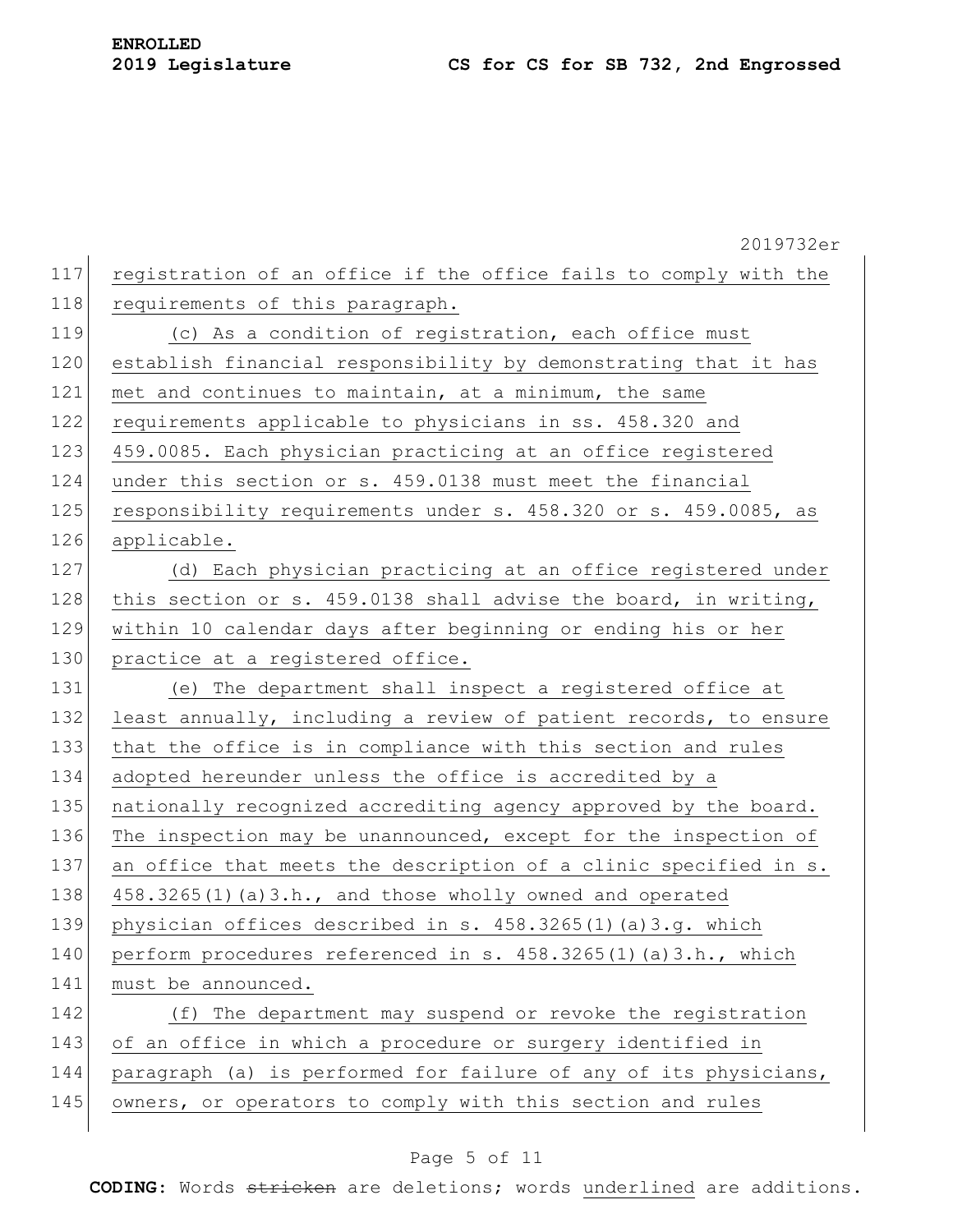2019732er 146 adopted hereunder or s. 459.0138 and rules adopted thereunder. 147 If an office's registration is revoked for any reason, the 148 department may deny any person named in the registration 149 documents of the office, including the persons who own or 150 operate the office, individually or as part of a group, from 151 registering an office to perform procedures or office surgeries 152 pursuant to this section or s. 459.0138 for 5 years after the 153 revocation date. 154 (g) The department may impose any penalty set forth in s. 155 456.072(2) against the designated physician for failure of the 156 office to operate in compliance with the office health and 157 safety requirements of this section and rules adopted hereunder 158 or s. 459.0138 and rules adopted thereunder. 159 (h) A physician may only perform a procedure or surgery 160 identified in paragraph (a) in an office that is registered with 161 the department. The board shall impose a fine of \$5,000 per day 162 on a physician who performs a procedure or surgery in an office 163 that is not registered with the department. 164 (i) The actual costs of registration and inspection or 165 accreditation shall be paid by the person seeking to register 166 and operate the office in which a procedure or surgery 167 identified in paragraph (a) will be performed. 168 (2) RULEMAKING.-169 (a) The board shall adopt by rule standards of practice for 170 physicians who perform procedures or office surgeries pursuant 171 to this section. 172 (b) The board may adopt rules to administer the 173 registration, inspection, and safety of offices in which a 174 physician performs procedures or office surgeries pursuant to

#### Page 6 of 11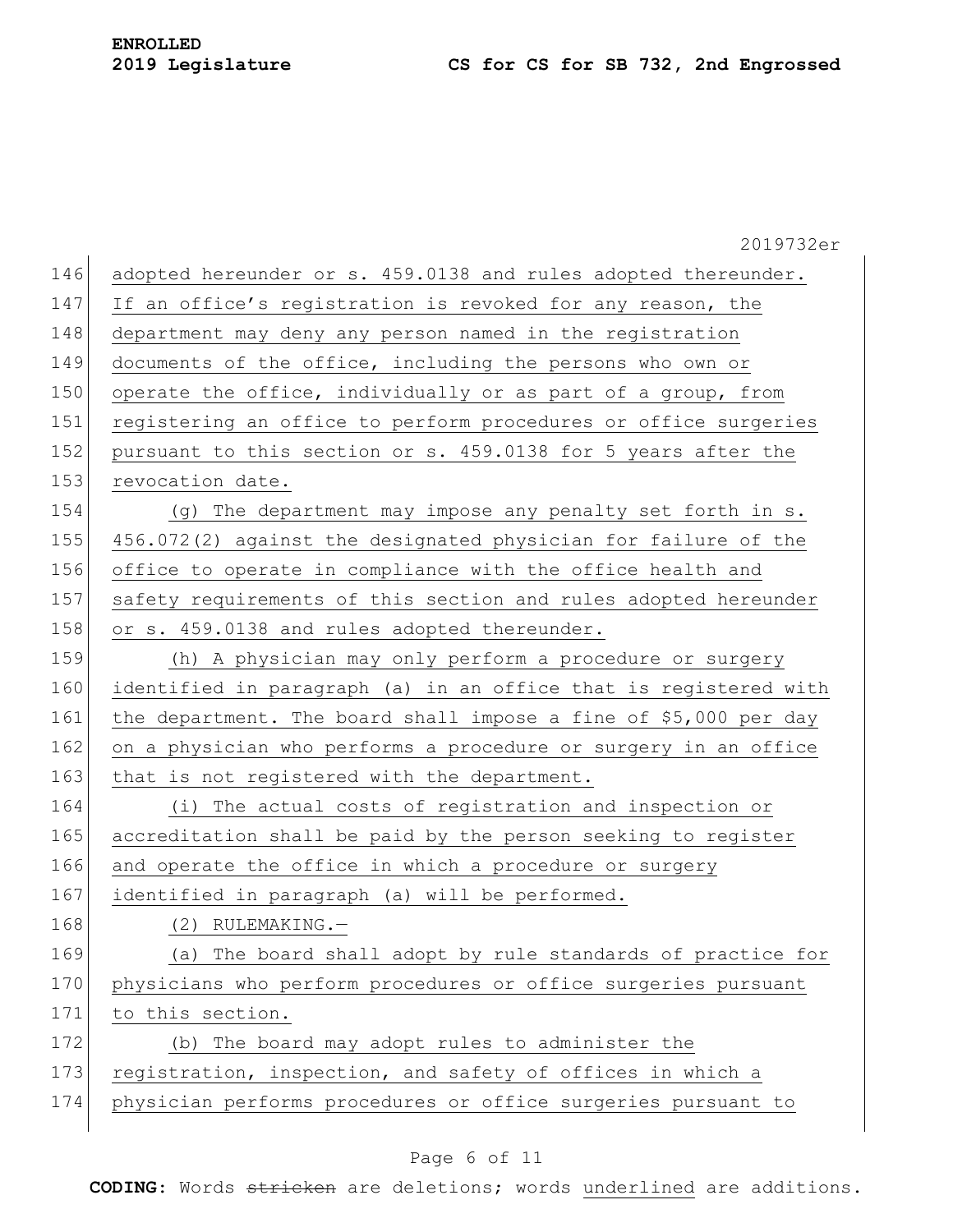|     | 2019732er                                                         |
|-----|-------------------------------------------------------------------|
| 175 | this section.                                                     |
| 176 | Section 4. Paragraph (vv) is added to subsection (1) of           |
| 177 | section 458.331, Florida Statutes, to read:                       |
| 178 | 458.331 Grounds for disciplinary action; action by the            |
| 179 | board and department.-                                            |
| 180 | (1) The following acts constitute grounds for denial of a         |
| 181 | license or disciplinary action, as specified in s. $456.072(2)$ : |
| 182 | (vv) Performing a liposuction procedure in which more than        |
| 183 | 1,000 cubic centimeters of supernatant fat is removed, a Level    |
| 184 | II office surgery, or a Level III office surgery in an office     |
| 185 | that is not registered with the department pursuant to s.         |
| 186 | 458.328 or s. 459.0138.                                           |
| 187 | Section 5. Subsection (2) of section 459.005, Florida             |
| 188 | Statutes, is amended to read:                                     |
| 189 | 459.005 Rulemaking authority.-                                    |
| 190 | (2) A physician who performs liposuction procedures in            |
| 191 | which more than 1,000 cubic centimeters of supernatant fat is     |
| 192 | removed, level 2 procedures lasting more than 5 minutes, and all  |
| 193 | level 3 surgical procedures in an office setting must register    |
| 194 | the office with the department unless that office is licensed as  |
| 195 | a facility under chapter 395. The department shall inspect the    |
| 196 | physician's office annually unless the office is accredited by a  |
| 197 | nationally recognized accrediting agency or an accrediting        |
| 198 | organization subsequently approved by the Board of Osteopathic    |
| 199 | Medicine. The actual costs for registration and inspection or     |
| 200 | accreditation shall be paid by the person seeking to register     |
| 201 | and operate the office setting in which office surgery is         |
| 202 | performed.                                                        |
| 203 | Section 6. Section 459.0138, Florida Statutes, is created         |

## Page 7 of 11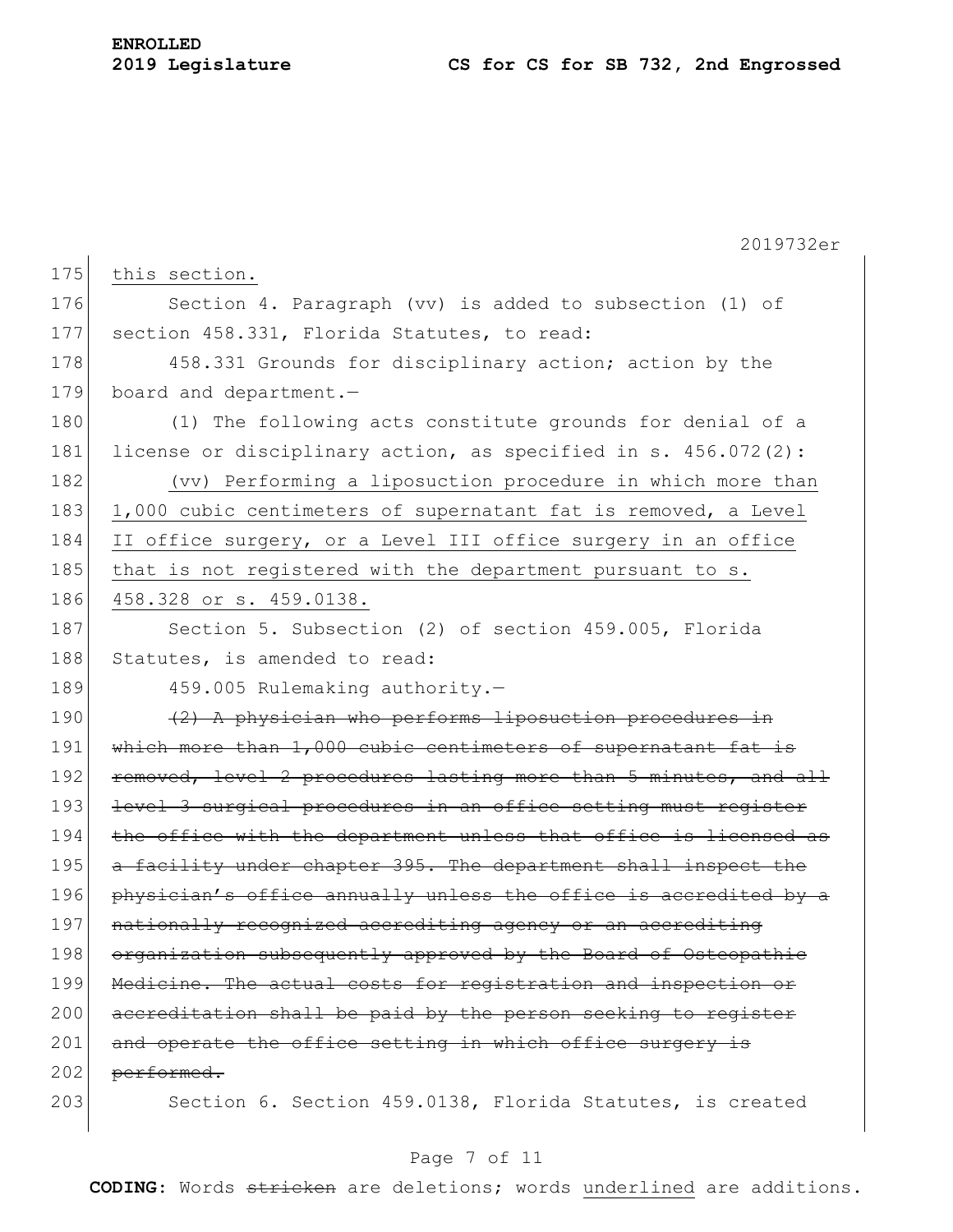|     | 2019732er                                                        |
|-----|------------------------------------------------------------------|
| 204 | to read:                                                         |
| 205 | 459.0138 Office surgeries.-                                      |
| 206 | $(1)$ REGISTRATION. -                                            |
| 207 | (a) An office in which a physician performs a liposuction        |
| 208 | procedure in which more than 1,000 cubic centimeters of          |
| 209 | supernatant fat is removed, a Level II office surgery, or a      |
| 210 | Level III office surgery must register with the department       |
| 211 | unless the office is licensed as a facility under chapter 390 or |
| 212 | chapter 395.                                                     |
| 213 | (b) By January 1, 2020, each office registered under this        |
| 214 | section or s. 458.328 must designate a physician who is          |
| 215 | responsible for the office's compliance with the office health   |
| 216 | and safety requirements of this section and rules adopted        |
| 217 | hereunder. A designated physician must have a full, active, and  |
| 218 | unencumbered license under this chapter or chapter 458 and shall |
| 219 | practice at the office for which he or she has assumed           |
| 220 | responsibility. Within 10 calendar days after the termination of |
| 221 | a designated physician relationship, the office must notify the  |
| 222 | department of the designation of another physician to serve as   |
| 223 | the designated physician. The department may suspend a           |
| 224 | registration for an office if the office fails to comply with    |
| 225 | the requirements of this paragraph.                              |
| 226 | (c) As a condition of registration, each office must             |
| 227 | establish financial responsibility by demonstrating that it has  |
| 228 | met and continues to maintain, at a minimum, the same            |
| 229 | requirements applicable to physicians in ss. 458.320 and         |
| 230 | 459.0085. Each physician practicing at an office registered      |
| 231 | under this section or s. 458.328 must meet the financial         |
| 232 | responsibility requirements under s. 458.320 or s. 459.0085, as  |
|     |                                                                  |

## Page 8 of 11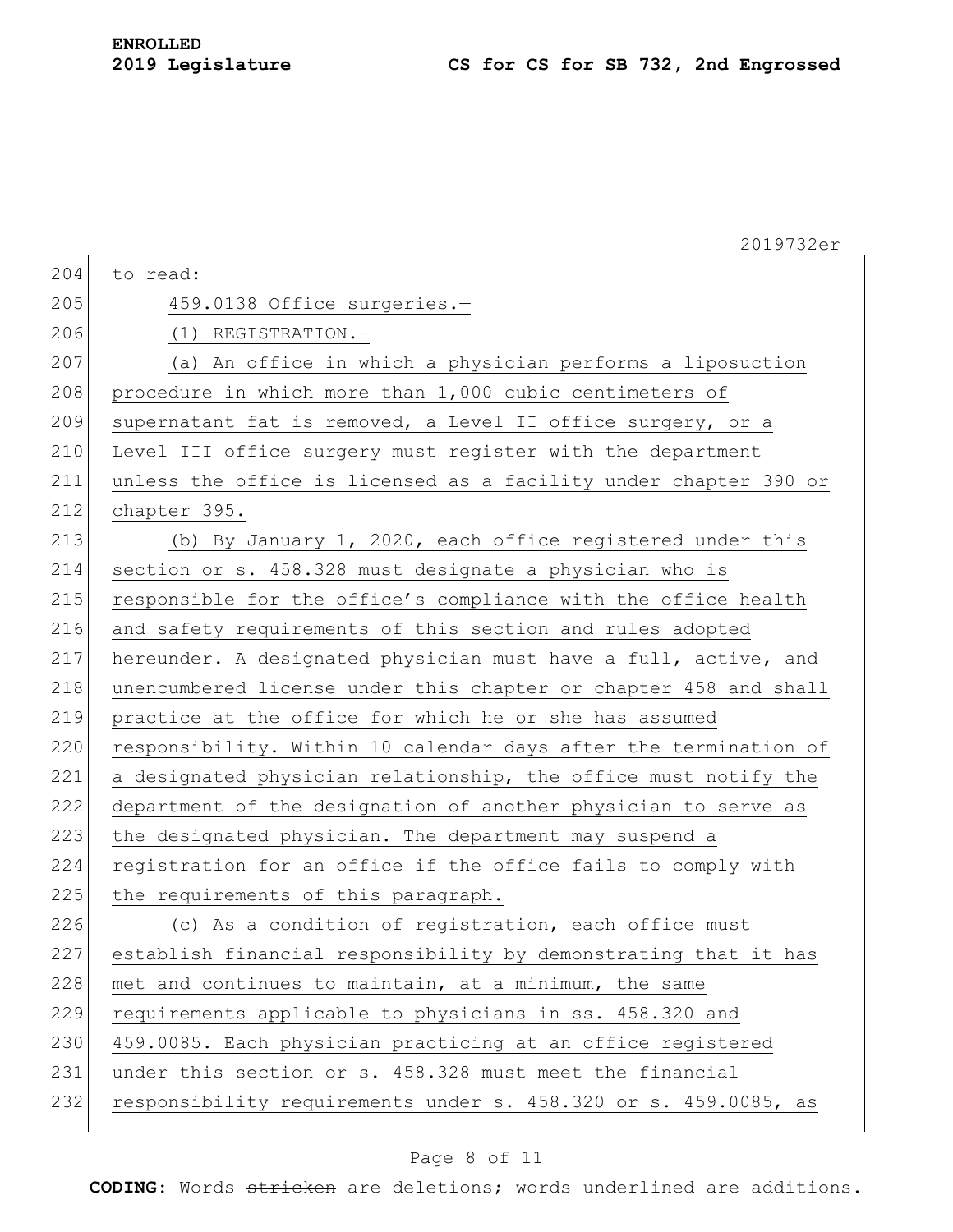|     | 2019732er                                                        |
|-----|------------------------------------------------------------------|
| 233 | applicable.                                                      |
| 234 | (d) Each physician practicing at an office registered under      |
| 235 | this section or s. 458.328 shall advise the board, in writing,   |
| 236 | within 10 calendar days after beginning or ending his or her     |
| 237 | practice at the registered office.                               |
| 238 | (e) The department shall inspect a registered office at          |
| 239 | least annually, including a review of patient records, to ensure |
| 240 | that the office is in compliance with this section and rules     |
| 241 | adopted hereunder unless the office is accredited by a           |
| 242 | nationally recognized accrediting agency approved by the board.  |
| 243 | The inspection may be unannounced, except for the inspection of  |
| 244 | an office that meets the description of clinic specified in s.   |
| 245 | 459.0137(1)(a)3.h., and those wholly owned and operated          |
| 246 | physician offices described in s. 459.0137(1)(a)3.g. which       |
| 247 | perform procedures referenced in s. 459.0137(1)(a)3.h., which    |
| 248 | must be announced.                                               |
| 249 | (f) The department may suspend or revoke the registration        |
| 250 | of an office in which a procedure or surgery identified in       |
| 251 | paragraph (a) is performed for failure of any of its physicians, |
| 252 | owners, or operators to comply with this section and rules       |
| 253 | adopted hereunder or s. 458.328 and rules adopted thereunder. If |
| 254 | an office's registration is revoked for any reason, the          |
| 255 | department may deny any person named in the registration         |
| 256 | documents of the office, including the persons who own or        |
| 257 | operate the office, individually or as part of a group, from     |
| 258 | registering an office to perform procedures or office surgeries  |
| 259 | pursuant to this section or s. 458.328 for 5 years after the     |
| 260 | revocation date.                                                 |
| 261 | (g) The department may impose any penalty set forth in s.        |

## Page 9 of 11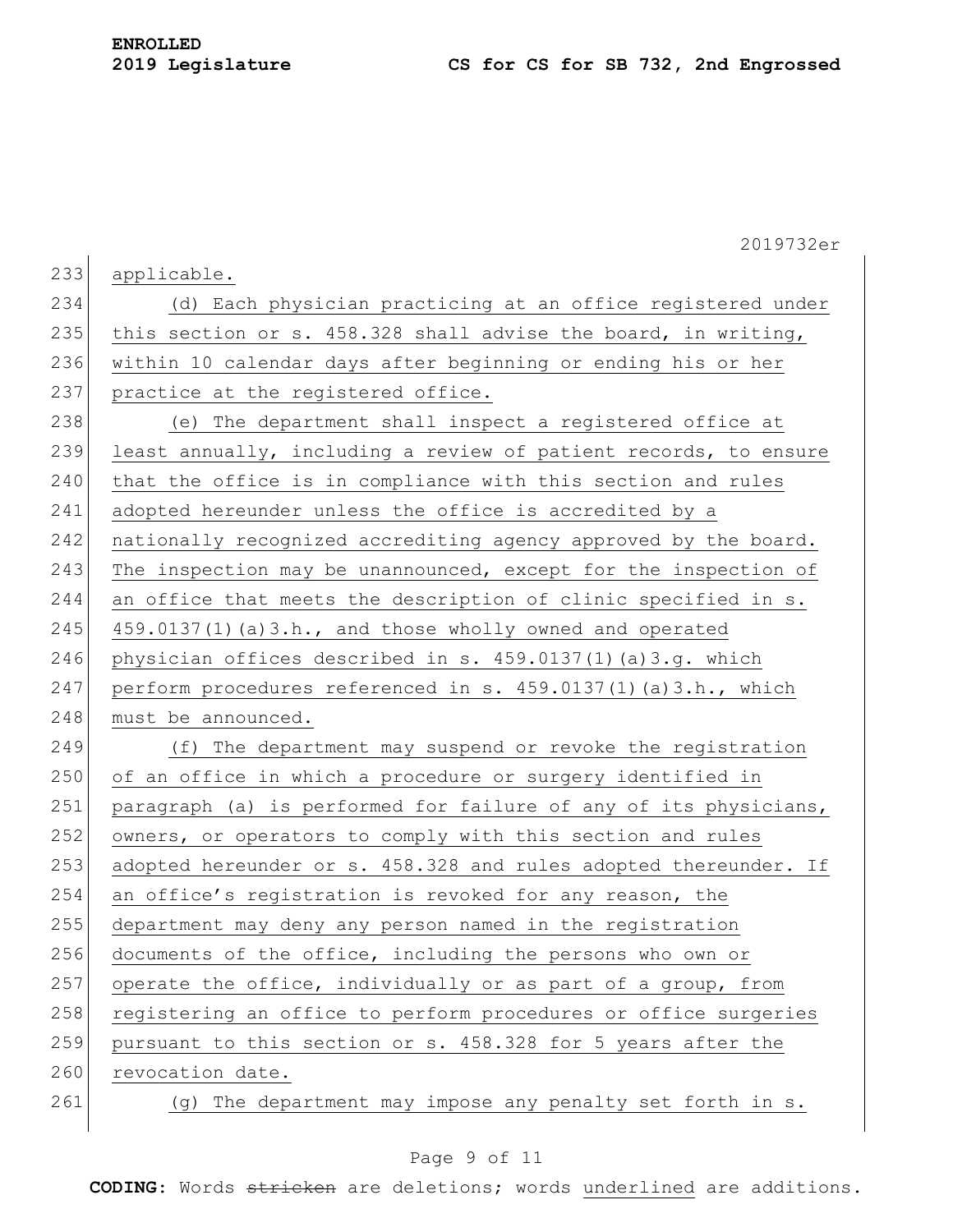|     | 2019732er                                                        |  |  |  |  |  |  |  |  |
|-----|------------------------------------------------------------------|--|--|--|--|--|--|--|--|
| 262 | 456.072(2) against the designated physician for failure of the   |  |  |  |  |  |  |  |  |
| 263 | office to operate in compliance with the office health and       |  |  |  |  |  |  |  |  |
| 264 | safety requirements of this section and rules adopted hereunder  |  |  |  |  |  |  |  |  |
| 265 | or s. 458.328 and rules adopted thereunder.                      |  |  |  |  |  |  |  |  |
| 266 | (h) A physician may only perform a procedure or surgery          |  |  |  |  |  |  |  |  |
| 267 | identified in paragraph (a) in an office that is registered with |  |  |  |  |  |  |  |  |
| 268 | the department. The board shall impose a fine of \$5,000 per day |  |  |  |  |  |  |  |  |
| 269 | on a physician who performs a procedure or surgery in an office  |  |  |  |  |  |  |  |  |
| 270 | that is not registered with the department.                      |  |  |  |  |  |  |  |  |
| 271 | (i) The actual costs of registration and inspection or           |  |  |  |  |  |  |  |  |
| 272 | accreditation shall be paid by the person seeking to register    |  |  |  |  |  |  |  |  |
| 273 | and operate the office in which a procedure or surgery           |  |  |  |  |  |  |  |  |
| 274 | identified in paragraph (a) will be performed.                   |  |  |  |  |  |  |  |  |
| 275 | $(2)$ RULEMAKING. $-$                                            |  |  |  |  |  |  |  |  |
| 276 | (a) The board shall adopt by rule standards of practice for      |  |  |  |  |  |  |  |  |
| 277 | physicians who perform procedures or office surgeries pursuant   |  |  |  |  |  |  |  |  |
| 278 | to this section.                                                 |  |  |  |  |  |  |  |  |
| 279 | (b) The board may adopt rules to administer the                  |  |  |  |  |  |  |  |  |
| 280 | registration, inspection, and safety of offices in which a       |  |  |  |  |  |  |  |  |
| 281 | physician performs procedures or office surgeries pursuant to    |  |  |  |  |  |  |  |  |
| 282 | this section.                                                    |  |  |  |  |  |  |  |  |
| 283 | Section 7. Paragraph (xx) is added to subsection (1) of          |  |  |  |  |  |  |  |  |
| 284 | section 459.015, Florida Statutes, to read:                      |  |  |  |  |  |  |  |  |
| 285 | 459.015 Grounds for disciplinary action; action by the           |  |  |  |  |  |  |  |  |
| 286 | board and department.-                                           |  |  |  |  |  |  |  |  |
| 287 | (1) The following acts constitute grounds for denial of a        |  |  |  |  |  |  |  |  |
| 288 | license or disciplinary action, as specified in s. 456.072(2):   |  |  |  |  |  |  |  |  |
| 289 | (xx) Performing a liposuction procedure in which more than       |  |  |  |  |  |  |  |  |
| 290 | 1,000 cubic centimeters of supernatant fat is removed, a Level   |  |  |  |  |  |  |  |  |
|     |                                                                  |  |  |  |  |  |  |  |  |

## Page 10 of 11